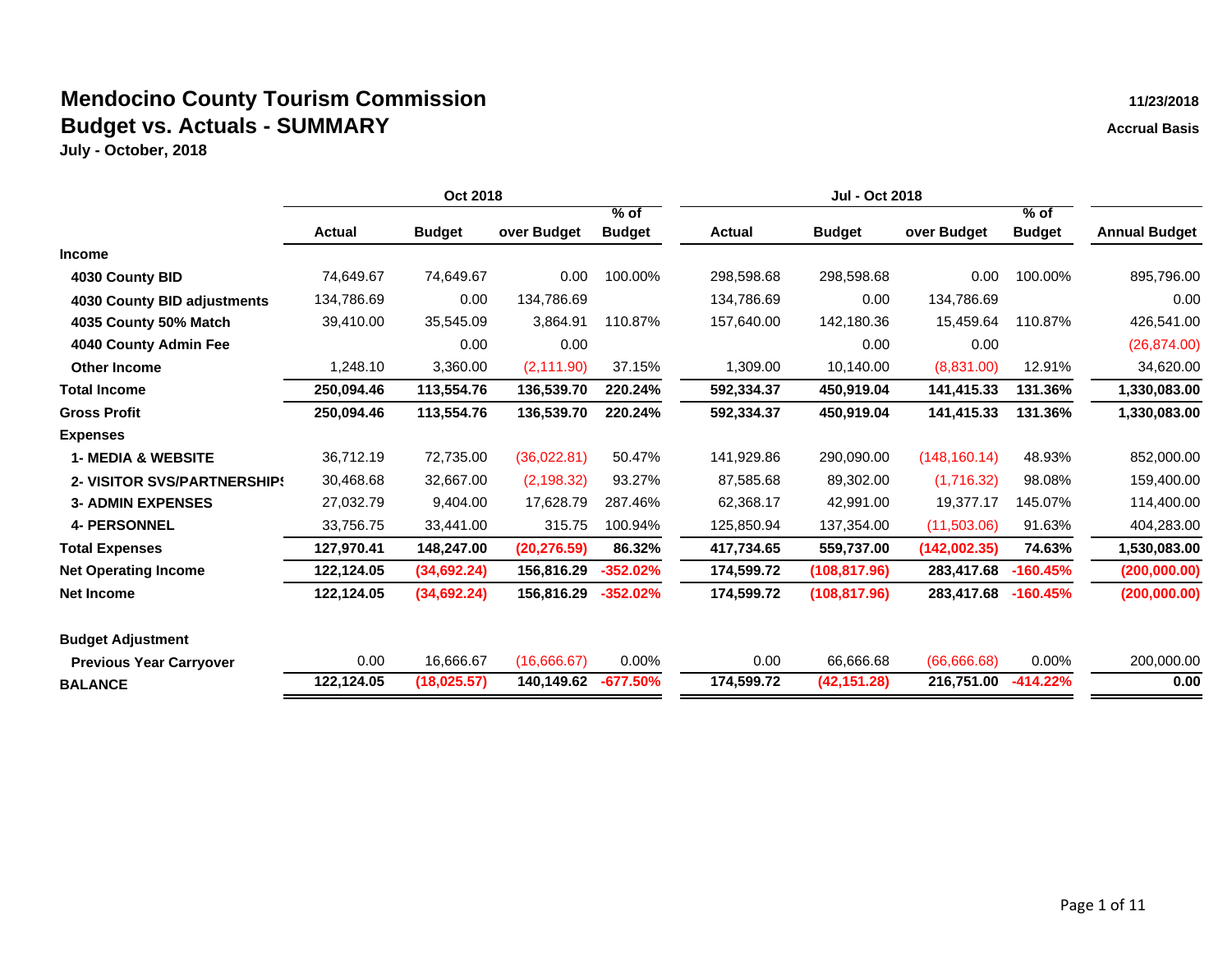|                                              | Oct 2018      |               |             | Jul - Oct 2018 |            |               |               |               |                      |
|----------------------------------------------|---------------|---------------|-------------|----------------|------------|---------------|---------------|---------------|----------------------|
|                                              |               |               |             | % of           |            |               |               | $%$ of        |                      |
|                                              | <b>Actual</b> | <b>Budget</b> | over Budget | <b>Budget</b>  | Actual     | <b>Budget</b> | over Budget   | <b>Budget</b> | <b>Annual Budget</b> |
| <b>Income</b>                                |               |               |             |                |            |               |               |               |                      |
| 4030 County BID                              | 74,649.67     | 74,649.67     | 0.00        | 100.00%        | 298,598.68 | 298,598.68    | 0.00          | 100.00%       | 895,796.00           |
| <b>4030 County BID adjustments</b>           | 134,786.69    | 0.00          | 134,786.69  |                | 134,786.69 | 0.00          | 134,786.69    |               | 0.00                 |
| 4035 County 50% Match                        | 39,410.00     | 35,545.09     | 3,864.91    | 110.87%        | 157,640.00 | 142,180.36    | 15,459.64     | 110.87%       | 426,541.00           |
| 4040 County Admin Fee                        |               | 0.00          | 0.00        |                |            | 0.00          | 0.00          |               | (26, 874.00)         |
| Other Income                                 |               |               |             |                |            |               |               |               |                      |
| <b>4250 Cooperative Advertising</b>          |               | 1,250.00      | (1,250.00)  | 0.00%          | 0.00       | 5,000.00      | (5,000.00)    | 0.00%         | 15,000.00            |
| 4830 Event Brochure Ads                      | 1,100.00      | 1,100.00      | 0.00        | 100.00%        | 1,100.00   | 1,100.00      | 0.00          | 100.00%       | 7,500.00             |
| 4940 Misc. Income                            | 120.00        | 1,000.00      | (880.00)    | 12.00%         | 120.00     | 4,000.00      | (3,880.00)    | 3.00%         | 12,000.00            |
| 4950 Interest Income                         | 28.10         | 10.00         | 18.10       | 281.00%        | 89.00      | 40.00         | 49.00         | 222.50%       | 120.00               |
| <b>Total Other Income</b>                    | 1,248.10      | 3,360.00      | (2, 111.90) | 37.15%         | 1,309.00   | 10,140.00     | (8,831.00)    | 12.91%        | 34,620.00            |
| <b>Total Income</b>                          | 250,094.46    | 113,554.76    | 136,539.70  | 220.24%        | 592,334.37 | 450,919.04    | 141,415.33    | 131.36%       | 1,330,083.00         |
| <b>Gross Profit</b>                          | 250,094.46    | 113,554.76    | 136,539.70  | 220.24%        | 592,334.37 | 450,919.04    | 141,415.33    | 131.36%       | 1,330,083.00         |
| <b>Expenses</b>                              |               |               |             |                |            |               |               |               |                      |
| <b>1- MEDIA &amp; WEBSITE</b>                |               |               |             |                |            |               |               |               |                      |
| 50 Advertising / Media                       |               |               |             |                |            |               |               |               |                      |
| 5130 Print & Online Advertising              | 10,570.04     | 34,333.00     | (23,762.96) | 30.79%         | 34,306.03  | 133,332.00    | (99,025.97)   | 25.73%        | 412,000.00           |
| 5150 Ad Development/Design                   |               | 833.00        | (833.00)    | 0.00%          | 2,150.00   | 3,332.00      | (1, 182.00)   | 64.53%        | 10,000.00            |
| 5170 Photography                             |               | 833.00        | (833.00)    | 0.00%          | 24.00      | 3,332.00      | (3,308.00)    | 0.72%         | 10,000.00            |
| 5240 Research & Development                  |               | 1,667.00      | (1,667.00)  | 0.00%          | 0.00       | 6,668.00      | (6,668.00)    | 0.00%         | 20,000.00            |
| 5280 Video Development                       |               | 2,085.00      | (2,085.00)  | 0.00%          | 0.00       | 8,340.00      | (8,340.00)    | 0.00%         | 25,000.00            |
| 5290 Marketing Contingency                   |               | 833.00        | (833.00)    | 0.00%          | 0.00       | 3,332.00      | (3,332.00)    | 0.00%         | 10,000.00            |
| <b>Total 50 Advertising / Media</b>          | 10,570.04     | 40,584.00     | (30,013.96) | 26.04%         | 36,480.03  | 158,336.00    | (121, 855.97) | 23.04%        | 487,000.00           |
| 55 Marketing / Public Relations              |               |               |             |                |            |               |               |               |                      |
| 5510 Public Relations Contract               | 6,666.66      | 8,208.00      | (1,541.34)  | 81.22%         | 26,666.64  | 32,832.00     | (6, 165.36)   | 81.22%        | 98,500.00            |
| 5520 Marketing Agency Contract               | 8,333.00      | 8,333.00      | 0.00        | 100.00%        | 33,332.00  | 33,332.00     | 0.00          | 100.00%       | 100,000.00           |
| 5540 Clipping Service                        | 504.80        | 583.00        | (78.20)     | 86.59%         | 2,278.02   | 2,332.00      | (53.98)       | 97.69%        | 7,000.00             |
| 5550 In-Market PR Stunts                     |               | 250.00        | (250.00)    | 0.00%          | 0.00       | 1,000.00      | (1,000.00)    | 0.00%         | 3,000.00             |
| 5560 Media Events                            |               | 292.00        | (292.00)    | 0.00%          | 0.00       | 1,168.00      | (1, 168.00)   | 0.00%         | 3,500.00             |
| 5610 Travel -PR Related                      | 785.09        | 625.00        | 160.09      | 125.61%        | 2,023.23   | 2,500.00      | (476.77)      | 80.93%        | 7,500.00             |
| <b>5680 Visiting Media FAM Expenses</b>      |               | 1,167.00      | (1, 167.00) | 0.00%          | 813.90     | 4,668.00      | (3,854.10)    | 17.44%        | 14,000.00            |
| <b>Total 55 Marketing / Public Relations</b> | 16,289.55     | 19,458.00     | (3, 168.45) | 83.72%         | 65,113.79  | 77,832.00     | (12,718.21)   | 83.66%        | 233,500.00           |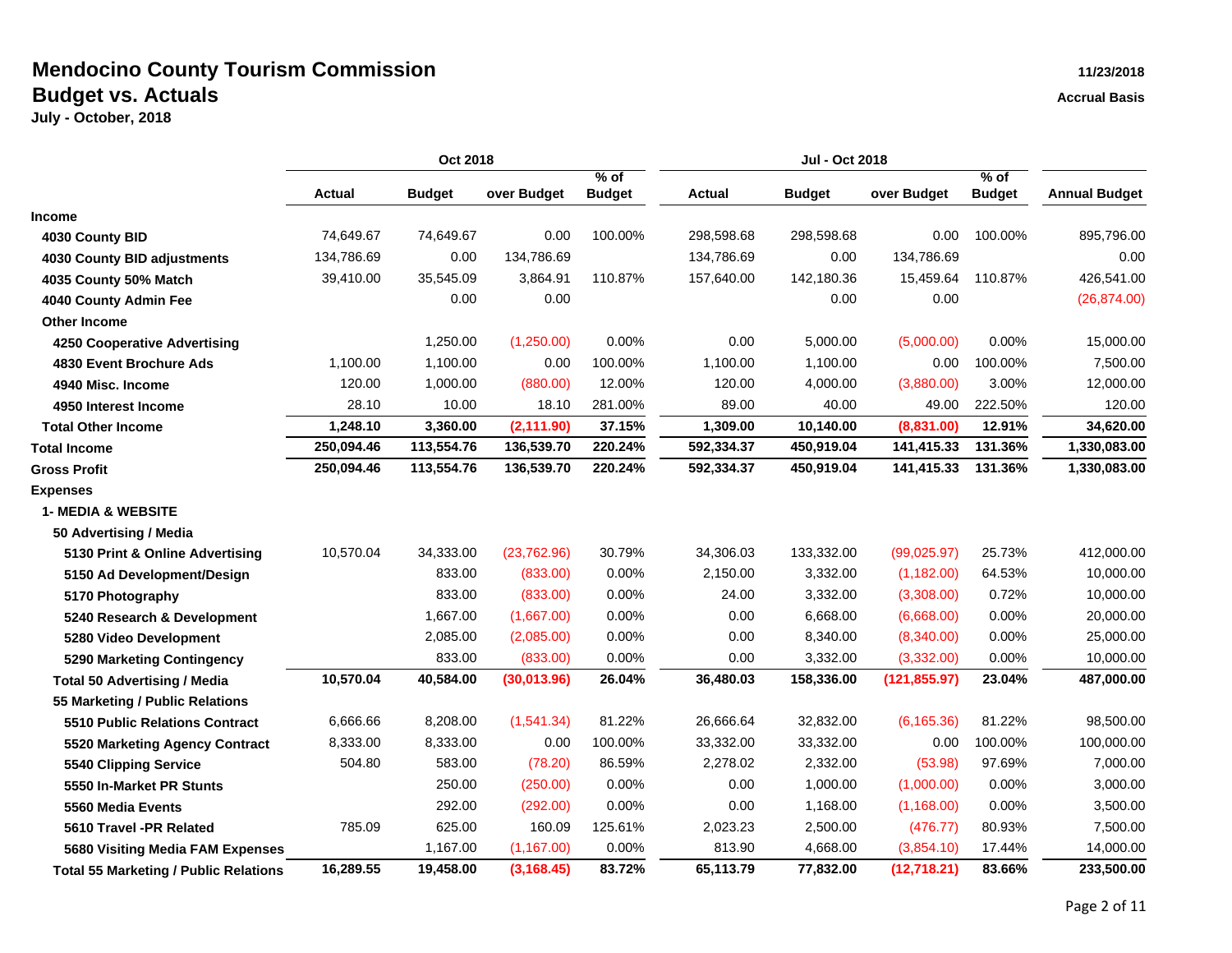|                                            | Oct 2018  |               |             | <b>Jul - Oct 2018</b> |               |               |               |                       |                      |
|--------------------------------------------|-----------|---------------|-------------|-----------------------|---------------|---------------|---------------|-----------------------|----------------------|
|                                            | Actual    | <b>Budget</b> | over Budget | % of<br><b>Budget</b> | <b>Actual</b> | <b>Budget</b> | over Budget   | % of<br><b>Budget</b> | <b>Annual Budget</b> |
| 57 Website Maint / Development             |           |               |             |                       |               |               |               |                       |                      |
| 5710 Interactive Media Coordinator         | 2,500.00  | 2,500.00      | 0.00        | 100.00%               | 10,000.00     | 10,000.00     | 0.00          | 100.00%               | 30,000.00            |
| <b>5740 Content Creation</b>               |           | 417.00        | (417.00)    | 0.00%                 | 0.00          | 1,668.00      | (1,668.00)    | 0.00%                 | 5,000.00             |
| 5750 Development/ Maintenance              | 1,656.00  | 1,667.00      | (11.00)     | 99.34%                | 6,752.02      | 6,668.00      | 84.02         | 101.26%               | 20,000.00            |
| 5780 Interactive Marketing                 | 97.95     | 1,250.00      | (1, 152.05) | 7.84%                 | 543.85        | 5,000.00      | (4,456.15)    | 10.88%                | 15,000.00            |
| <b>Total 57 Website Maint / Developmen</b> | 4,253.95  | 5,834.00      | (1,580.05)  | 72.92%                | 17,295.87     | 23,336.00     | (6,040.13)    | 74.12%                | 70,000.00            |
| 58 Leisure / Group Sales                   |           |               |             |                       |               |               |               |                       |                      |
| 5810 Promotion Items, Booth Devel          | 213.37    | 1,000.00      | (786.63)    | 21.34%                | 1.632.48      | 4,000.00      | (2,367.52)    | 40.81%                | 12,000.00            |
| 5820 Consumer & Trade Shows                | 5,385.28  | 3,000.00      | 2,385.28    | 179.51%               | 14,447.97     | 13,250.00     | 1,197.97      | 109.04%               | 15,000.00            |
| <b>5840 State Fair Exhibit</b>             |           | 400.00        | (400.00)    | 0.00%                 | 1,618.87      | 2,000.00      | (381.13)      | 80.94%                | 5,000.00             |
| 5870 Shipping - Travel Shows               |           | 292.00        | (292.00)    | 0.00%                 | 692.43        | 1,168.00      | (475.57)      | 59.28%                | 3,500.00             |
| 5880 Travel - Leisure/Group Sales          |           | 1,000.00      | (1,000.00)  | 0.00%                 | 4,448.98      | 5,500.00      | (1,051.02)    | 80.89%                | 12,000.00            |
| 5885 Travel - Group FAMs                   |           | 1,000.00      | (1,000.00)  | 0.00%                 | 199.44        | 4,000.00      | (3,800.56)    | 4.99%                 | 12,000.00            |
| 5890 Misc. Sales Opportunities             |           | 167.00        | (167.00)    | 0.00%                 | 0.00          | 668.00        | (668.00)      | 0.00%                 | 2,000.00             |
| <b>Total 58 Leisure / Group Sales</b>      | 5,598.65  | 6,859.00      | (1, 260.35) | 81.62%                | 23,040.17     | 30,586.00     | (7,545.83)    | 75.33%                | 61,500.00            |
| <b>Total 1- MEDIA &amp; WEBSITE</b>        | 36,712.19 | 72,735.00     | (36,022.81) | 50.47%                | 141,929.86    | 290,090.00    | (148, 160.14) | 48.93%                | 852,000.00           |
| <b>2- VISITOR SVS / PARTNERSHIPS</b>       |           |               |             |                       |               |               |               |                       |                      |
| <b>Partnerships</b>                        |           |               |             |                       |               |               |               |                       |                      |
| 6550 Conferences & Seminars                |           | 1,000.00      | (1,000.00)  | 0.00%                 | 1,415.00      | 4,000.00      | (2,585.00)    | 35.38%                | 12,000.00            |
| 6570 In-County Relations                   | 364.61    | 500.00        | (135.39)    | 72.92%                | 922.78        | 2,000.00      | (1,077.22)    | 46.14%                | 6,000.00             |
| 6590 Memberships                           |           | 667.00        | (667.00)    | 0.00%                 | 255.70        | 2,668.00      | (2, 412.30)   | 9.58%                 | 8,000.00             |
| 6610 North Coast Tourism Council           |           | 0.00          | 0.00        |                       | 11,000.00     | 10,000.00     | 1,000.00      | 110.00%               | 10,000.00            |
| <b>Total Partnerships</b>                  | 364.61    | 2,167.00      | (1,802.39)  | 16.83%                | 13,593.48     | 18,668.00     | (5,074.52)    | 72.82%                | 36,000.00            |
| <b>Visitor Services</b>                    |           |               |             |                       |               |               |               |                       |                      |
| 6720 Event & Festival Guides               | 904.13    | 1,500.00      | (595.87)    | 60.28%                | 8,239.73      | 10,800.00     | (2,560.27)    | 76.29%                | 50,000.00            |
| 6730 Incentives & Sponsorships             | 28,710.00 | 29,000.00     | (290.00)    | 99.00%                | 64,170.00     | 58,000.00     | 6,170.00      | 110.64%               | 71,400.00            |
| 6770 Visitor Centers & Signage             | 489.94    | 0.00          | 489.94      |                       | 1,582.47      | 1,834.00      | (251.53)      | 86.29%                | 2,000.00             |
| <b>Total Visitor Services</b>              | 30,104.07 | 30,500.00     | (395.93)    | 98.70%                | 73,992.20     | 70,634.00     | 3,358.20      | 104.75%               | 123,400.00           |
| <b>Total 2- VISITOR SVS / PARTNERSHIP!</b> | 30,468.68 | 32,667.00     | (2, 198.32) | 93.27%                | 87,585.68     | 89,302.00     | (1,716.32)    | 98.08%                | 159,400.00           |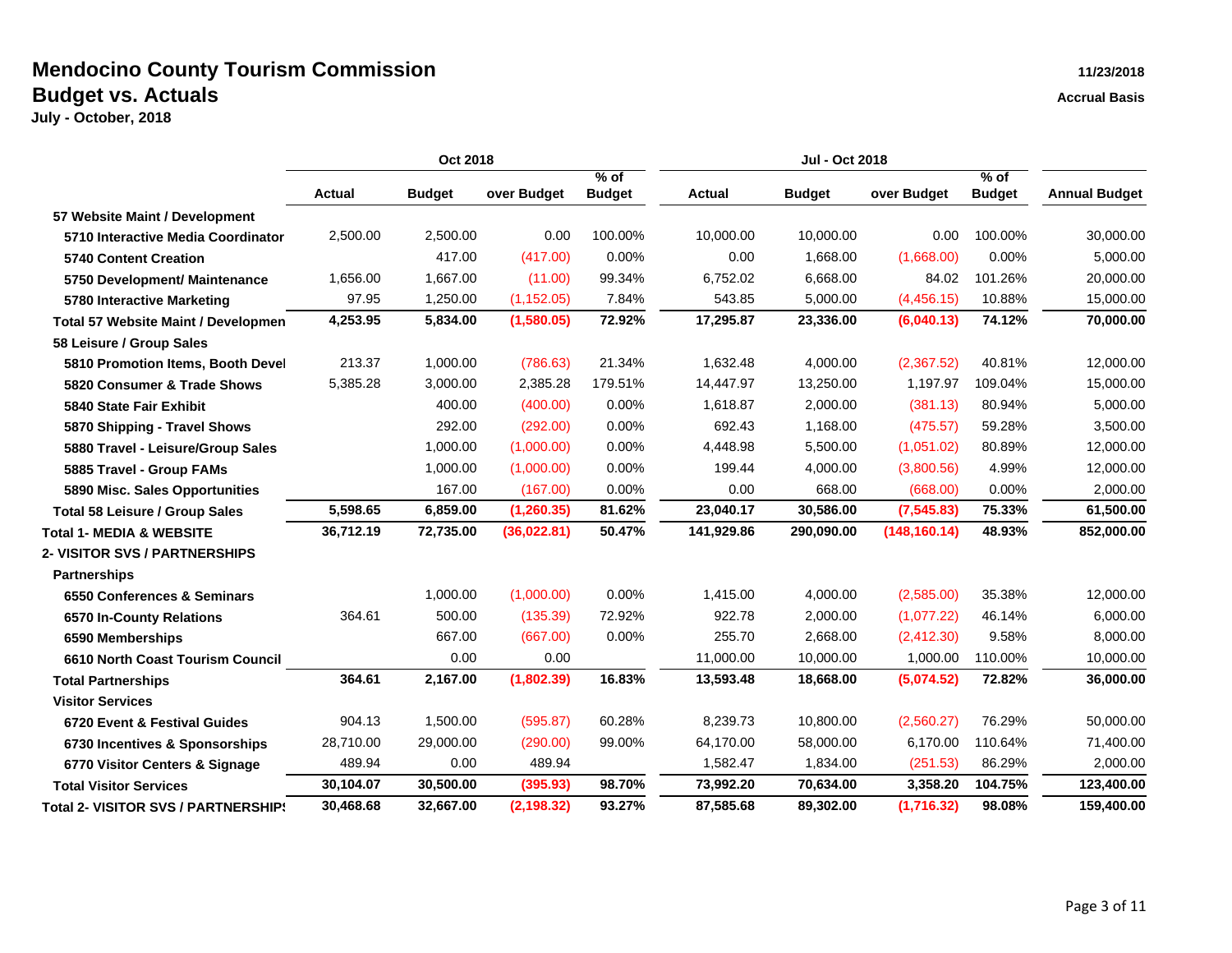|                                  | Oct 2018      |               |             | Jul - Oct 2018          |               |               |             |                         |                      |
|----------------------------------|---------------|---------------|-------------|-------------------------|---------------|---------------|-------------|-------------------------|----------------------|
|                                  | <b>Actual</b> | <b>Budget</b> | over Budget | $%$ of<br><b>Budget</b> | <b>Actual</b> | <b>Budget</b> | over Budget | $%$ of<br><b>Budget</b> | <b>Annual Budget</b> |
| <b>3- ADMIN EXPENSES</b>         |               |               |             |                         |               |               |             |                         |                      |
| <b>General Admin</b>             |               |               |             |                         |               |               |             |                         |                      |
| 7010 Accounting                  | 6,452.50      | 642.00        | 5,810.50    | 1005.06%                | 9,140.50      | 2,568.00      | 6,572.50    | 355.94%                 | 7,700.00             |
| 7060 Bank Fees                   | 26.95         | 42.00         | (15.05)     | 64.17%                  | 107.80        | 168.00        | (60.20)     | 64.17%                  | 500.00               |
| 7080 Board Development           |               | 300.00        | (300.00)    | 0.00%                   | 0.00          | 600.00        | (600.00)    | 0.00%                   | 4,000.00             |
| 7090 Copying & Printing          | 127.98        | 167.00        | (39.02)     | 76.63%                  | 829.77        | 668.00        | 161.77      | 124.22%                 | 2,000.00             |
| 7100 Dues & Subscriptions        | 875.28        | 700.00        | 175.28      | 125.04%                 | 4,478.84      | 3,090.00      | 1,388.84    | 144.95%                 | 5,500.00             |
| 7130 Legal Fees                  |               | 250.00        | (250.00)    | 0.00%                   | 0.00          | 1,000.00      | (1,000.00)  | 0.00%                   | 3,000.00             |
| 7140 Licenses & Permits          |               |               |             |                         |               |               |             |                         | 100.00               |
| <b>7150 Meeting Expenses</b>     | 548.44        | 167.00        | 381.44      | 328.41%                 | 1,164.10      | 668.00        | 496.10      | 174.27%                 | 2,000.00             |
| 7200 Office Expense              | 7,835.13      | 595.00        | 7,240.13    | 1316.83%                | 11,676.51     | 4,845.00      | 6,831.51    | 241.00%                 | 9,500.00             |
| 7210 Postage & Shipping          | 347.58        | 1,250.00      | (902.42)    | 27.81%                  | 2,197.07      | 5,000.00      | (2,802.93)  | 43.94%                  | 15,000.00            |
| <b>7280 Travel Expenses</b>      | 890.60        | 1,250.00      | (359.40)    | 71.25%                  | 3,999.00      | 5,000.00      | (1,001.00)  | 79.98%                  | 15,000.00            |
| <b>Total General Admin</b>       | 17,104.46     | 5,363.00      | 11,741.46   | 318.93%                 | 33,593.59     | 23,607.00     | 9,986.59    | 142.30%                 | 64,300.00            |
| <b>Occupancy Costs</b>           |               |               |             |                         |               |               |             |                         |                      |
| <b>7650 Rent</b>                 | 3,300.00      | 2,083.00      | 1,217.00    | 158.43%                 | 12,600.00     | 8,332.00      | 4,268.00    | 151.22%                 | 25,000.00            |
| 7660 Insurance                   |               | 0.00          | 0.00        |                         | 2,329.14      | 2,650.00      | (320.86)    | 87.89%                  | 3,000.00             |
| 7850 Repairs & Maintenance       | 5,067.26      | 750.00        | 4,317.26    | 675.63%                 | 8,355.56      | 3,500.00      | 4,855.56    | 238.73%                 | 7,500.00             |
| 7890 Taxes                       |               | 0.00          | 0.00        |                         | 62.30         | 70.00         | (7.70)      | 89.00%                  | 100.00               |
| 7910 Telecommunication           | 603.21        | 500.00        | 103.21      | 120.64%                 | 2,405.41      | 2,000.00      | 405.41      | 120.27%                 | 6,000.00             |
| 7950 Utilities                   | 789.18        | 708.00        | 81.18       | 111.47%                 | 2,676.31      | 2,832.00      | (155.69)    | 94.50%                  | 8,500.00             |
| <b>7990 Depreciation Expense</b> | 172.93        |               | 172.93      |                         | 345.86        | 0.00          | 345.86      |                         | 0.00                 |
| <b>Total Occupancy Costs</b>     | 9,932.58      | 4,041.00      | 5,891.58    | 245.80%                 | 28,774.58     | 19,384.00     | 9,390.58    | 148.45%                 | 50,100.00            |
| <b>Total 3- ADMIN EXPENSES</b>   | 27.037.04     | 9.404.00      | 17.633.04   | 287.51%                 | 62.368.17     | 42.991.00     | 19.377.17   | 145.07%                 | 114,400.00           |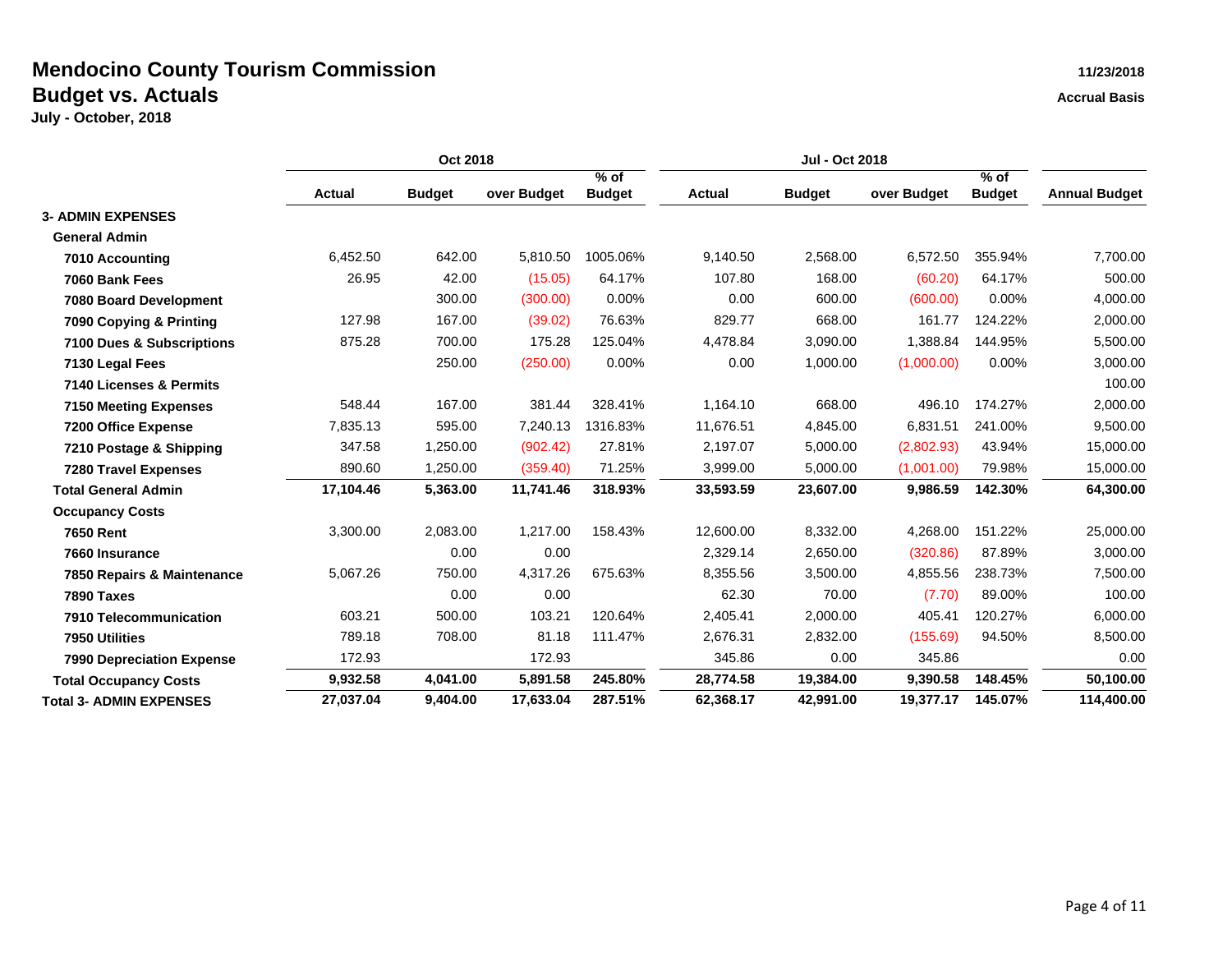|                                | Oct 2018      |               |              | <b>Jul - Oct 2018</b>   |               |               |              |                         |                      |
|--------------------------------|---------------|---------------|--------------|-------------------------|---------------|---------------|--------------|-------------------------|----------------------|
|                                | <b>Actual</b> | <b>Budget</b> | over Budget  | $%$ of<br><b>Budget</b> | <b>Actual</b> | <b>Budget</b> | over Budget  | $%$ of<br><b>Budget</b> | <b>Annual Budget</b> |
| <b>4- PERSONNEL</b>            |               |               |              |                         |               |               |              |                         |                      |
|                                | 28,161.72     | 28,034.00     | 127.72       | 100.46%                 | 99,900.24     | 112,136.00    | (12, 235.76) | 89.09%                  | 336,404.00           |
| 8510 Salaries & Wages          |               |               |              |                         |               |               |              |                         |                      |
| 8520 Paid Time Off             | 1,119.69      |               | 1,119.69     |                         | 1,802.19      | 0.00          | 1,802.19     |                         |                      |
| 8530 Payroll Taxes             | 2,497.84      | 1,792.00      | 705.84       | 139.39%                 | 9,027.71      | 7,168.00      | 1,859.71     | 125.94%                 | 21,500.00            |
| 8540 Payroll Processing Fees   | 31.50         | 28.00         | 3.50         | 112.50%                 | 176.75        | 112.00        | 64.75        | 157.81%                 | 336.00               |
| 8550 Workers Comp              | (1,221.00)    | 0.00          | (1,221.00)   |                         | 1,950.00      | 3,000.00      | (1,050.00)   | 65.00%                  | 3,000.00             |
| 8570 Health Insurance          | 2,798.00      | 2,875.00      | (77.00)      | 97.32%                  | 9,542.00      | 11,500.00     | (1,958.00)   | 82.97%                  | 34,500.00            |
| 8580 Other Employee Benefits   |               | 292.00        | (292.00)     | 0.00%                   | 0.00          | 1,168.00      | (1, 168.00)  | 0.00%                   | 3,500.00             |
| 8590 Contract Work             | 369.00        | 295.00        | 74.00        | 125.08%                 | 3,199.00      | 1,770.00      | 1,429.00     | 180.73%                 | 3,543.00             |
| 8615 Employee Recruitment      |               | 125.00        | (125.00)     | $0.00\%$                | 253.05        | 500.00        | (246.95)     | 50.61%                  | 1,500.00             |
| <b>Total 4- PERSONNEL</b>      | 33,756.75     | 33,441.00     | 315.75       | 100.94%                 | 125,850.94    | 137,354.00    | (11,503.06)  | 91.63%                  | 404,283.00           |
| <b>Total Expenses</b>          | 127,974.66    | 148,247.00    | (20, 272.34) | 86.33%                  | 417,734.65    | 559,737.00    | (142,002.35) | 74.63%                  | 1,530,083.00         |
| <b>Net Operating Income</b>    | 122,119.80    | (34,692.24)   | 156,812.04   | -352.01%                | 174,599.72    | (108, 817.96) | 283,417.68   | $-160.45%$              | (200,000.00)         |
| <b>Net Income</b>              | 122,119.80    | (34, 692.24)  | 156,812.04   | $-352.01%$              | 174,599.72    | (108, 817.96) | 283,417.68   | $-160.45%$              | (200,000.00)         |
| <b>Budget Adjustment</b>       |               |               |              |                         |               |               |              |                         |                      |
| <b>Previous Year Carryover</b> | 0.00          | 16,666.67     | (16,666.67)  | $0.00\%$                | 0.00          | 66,666.68     | (66,666,68)  | 0.00%                   | 200,000.00           |
| <b>BALANCE</b>                 | 122,119.80    | (18, 025.57)  | 140,145.37   | $-677.48%$              | 174,599.72    | (42, 151.28)  | 216,751.00   | $-414.22%$              | 0.00                 |
|                                |               |               |              |                         |               |               |              |                         |                      |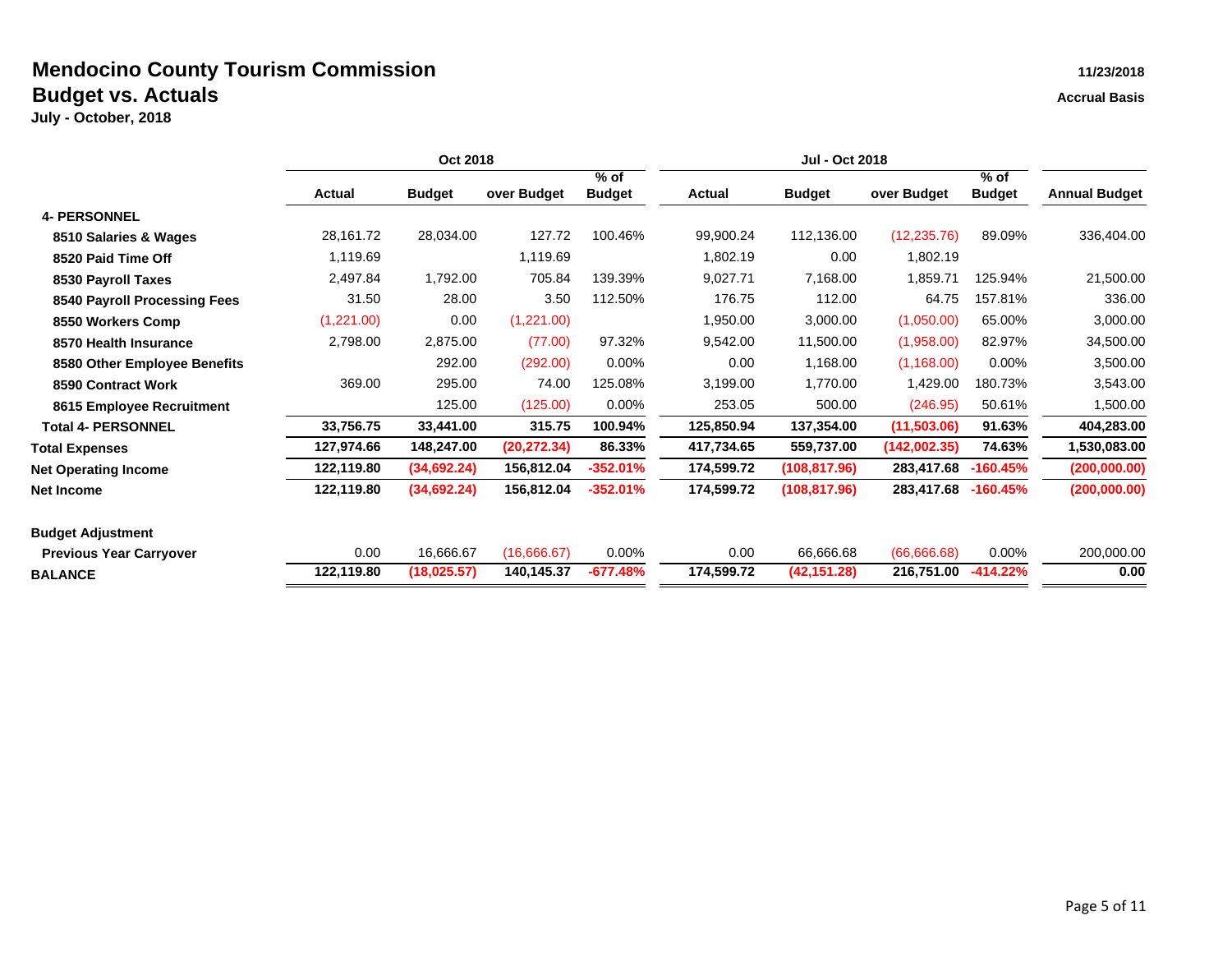# **Mendocino County Tourism Commission 11/23/2018 Balance Sheet Accrual Basis Accrual Basis**

**As of October 31, 2018**

|                                        | Oct 31, 2018 | Oct 31, 2017 | Change        | % Change    |
|----------------------------------------|--------------|--------------|---------------|-------------|
| <b>ASSETS</b>                          |              |              |               |             |
| <b>Current Assets</b>                  |              |              |               |             |
| <b>Bank Accounts</b>                   |              |              |               |             |
| 1015 MLCU Checking                     | 90,715.93    | 331,977.65   | (241, 261.72) | $-72.67%$   |
| 1020 MLCU Savings                      | 132,375.01   | 132,198.34   | 176.67        | 0.13%       |
| 1030 Cash drawer                       | 100.00       | 100.00       | 0.00          | 0.00%       |
| <b>Total Bank Accounts</b>             | 223,190.94   | 464,275.99   | (241, 085.05) | $-51.93%$   |
| <b>Accounts Receivable</b>             |              |              |               |             |
| 1100 Accounts Receivable               | 592,345.37   | 378,601.31   | 213,744.06    | 56.46%      |
| <b>Total Accounts Receivable</b>       | 592,345.37   | 378,601.31   | 213,744.06    | 56.46%      |
| <b>Other Current Assets</b>            |              |              |               |             |
| <b>1230 Prepaid Expenses</b>           | 7,035.00     | 9,190.00     | (2, 155.00)   | $-23.45%$   |
| 1250 Refundable Deposits               | 3,736.00     | 2,350.00     | 1,386.00      | 58.98%      |
| <b>Total Other Current Assets</b>      | 10,771.00    | 11,540.00    | (769.00)      | $-6.66%$    |
| <b>Total Current Assets</b>            | 826,307.31   | 854,417.30   | (28, 109.99)  | $-3.29%$    |
| <b>Fixed Assets</b>                    |              |              |               |             |
| 1510 Furniture and Equipment           | 56,760.92    | 46,385.00    | 10,375.92     | 22.37%      |
| <b>1600 Accumulated Depreciation</b>   | (46, 730.86) | (46, 385.00) | (345.86)      | $-0.75%$    |
| <b>Total Fixed Assets</b>              | 10,030.06    | 0.00         | 10,030.06     |             |
| <b>Other Assets</b>                    |              |              |               |             |
| 1700 Website Development               | 0.00         | 70,000.00    | (70,000.00)   | $-100.00\%$ |
| <b>1750 Accumulated Amortization</b>   | 0.00         | (70,000.00)  | 70,000.00     | 100.00%     |
| <b>Total Other Assets</b>              | 0.00         | 0.00         | 0.00          |             |
| <b>TOTAL ASSETS</b>                    | 836,337.37   | 854,417.30   | (18,079.93)   | $-2.12%$    |
| <b>LIABILITIES AND EQUITY</b>          |              |              |               |             |
| <b>Liabilities</b>                     |              |              |               |             |
| <b>Current Liabilities</b>             |              |              |               |             |
| <b>Accounts Payable</b>                |              |              |               |             |
| 2000 Accounts Payable                  | 32,691.93    | 51,959.84    | (19, 267.91)  | $-37.08%$   |
| <b>Total Accounts Payable</b>          | 32,691.93    | 51,959.84    | (19, 267.91)  | $-37.08%$   |
| <b>Other Current Liabilities</b>       |              |              |               |             |
| <b>Payroll Liabilities</b>             |              |              |               |             |
| 2230 CA SUI / ETT                      | 233.25       | 0.00         | 233.25        |             |
| 2240 FUTA Payable                      | 47.33        | 0.00         | 47.33         |             |
| 2270 Accrued Payroll                   | 11,714.17    | 8,650.17     | 3,064.00      | 35.42%      |
| 2275 Accrued PTO                       | 2,805.90     | 440.48       | 2,365.42      | 537.01%     |
| <b>Total Payroll Liabilities</b>       | 14,800.65    | 9,090.65     | 5,710.00      | 62.81%      |
| <b>Total Other Current Liabilities</b> | 14,800.65    | 9,090.65     | 5,710.00      | 62.81%      |
| <b>Total Current Liabilities</b>       | 47,492.58    | 61,050.49    | (13, 557.91)  | $-22.21%$   |
| <b>Total Liabilities</b>               | 47,492.58    | 61,050.49    | (13, 557.91)  | $-22.21%$   |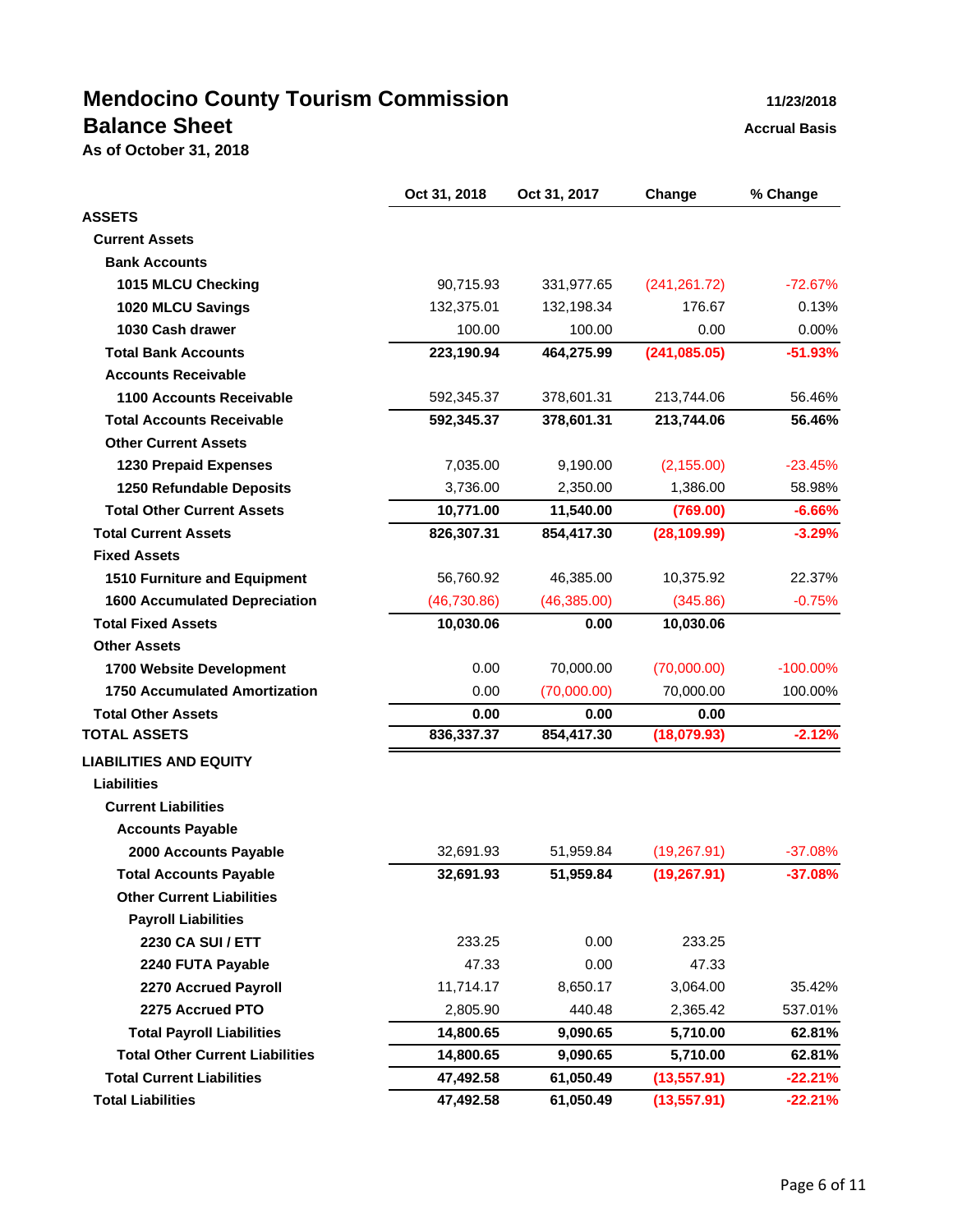# **Mendocino County Tourism Commission 11/23/2018 Balance Sheet Accrual Basis Accrual Basis**

**As of October 31, 2018**

|                                   | Oct 31, 2018 | Oct 31, 2017 | Change      | % Change |
|-----------------------------------|--------------|--------------|-------------|----------|
| <b>Equity</b>                     |              |              |             |          |
| 3100 Contingency-Restricted       | 132,044.00   | 132.044.00   | 0.00        | $0.00\%$ |
| 3900 Unrestricted Net Assets (RE) | 482,201.07   | 521,031.74   | (38,830.67) | $-7.45%$ |
| Net Income                        | 174,599.72   | 140.291.07   | 34,308.65   | 24.46%   |
| <b>Total Equity</b>               | 788,844.79   | 793,366.81   | (4,522.02)  | $-0.57%$ |
| TOTAL LIABILITIES AND EQUITY      | 836,337.37   | 854,417.30   | (18,079.93) | $-2.12%$ |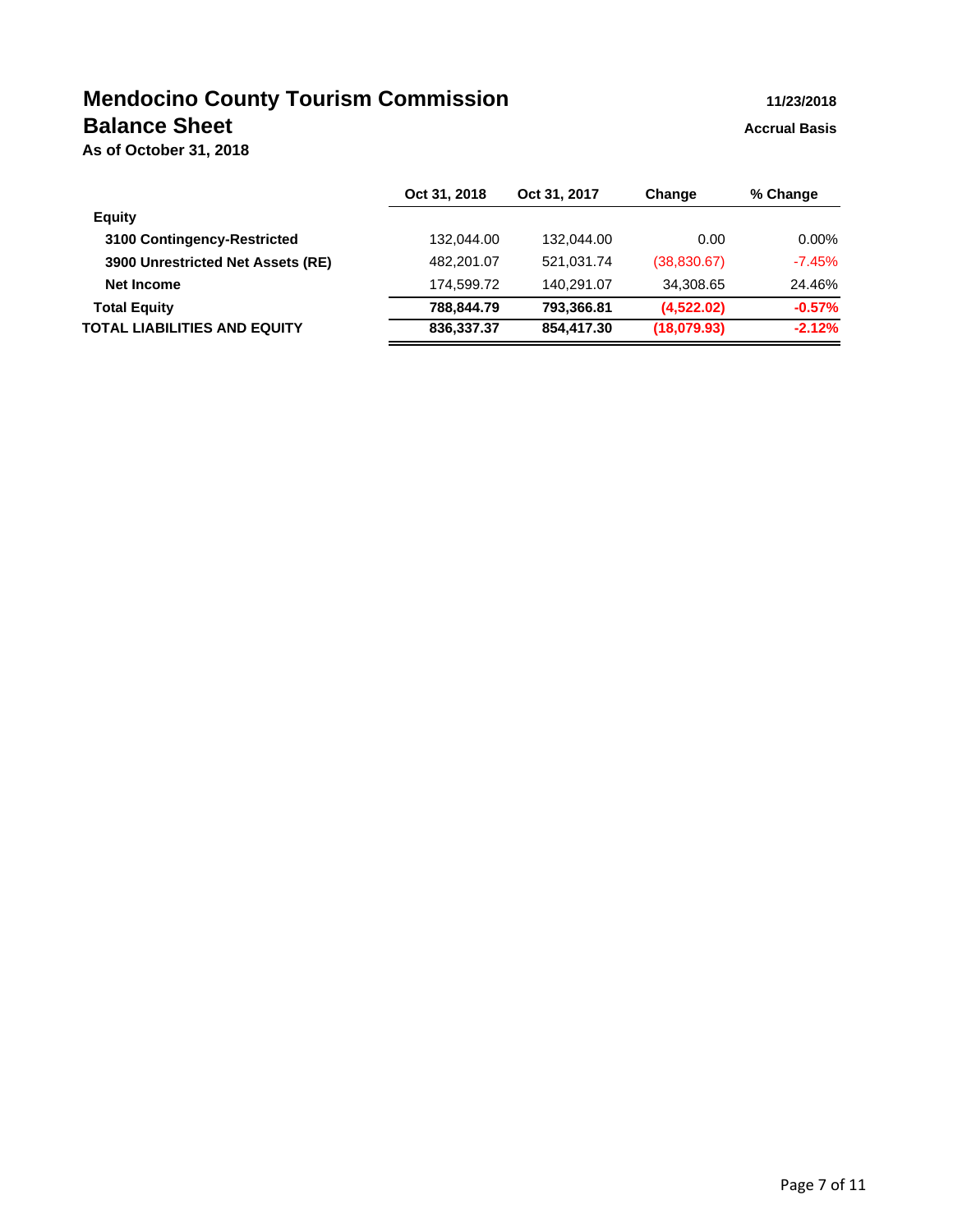# **Mendocino County Tourism Commission 11/23/2018 Profit and Loss Comparison Accrual Basis Accrual Basis**

|                                              | Jul - Oct, 2018 | Jul - Oct, 2017 | Change       | % Change    |
|----------------------------------------------|-----------------|-----------------|--------------|-------------|
| <b>Income</b>                                |                 |                 |              |             |
| 4030 County BID                              | 298,598.68      | 295,506.36      | 3,092.32     | 1.05%       |
| 4031 County BID adjustments                  | 134,786.69      | 68,162.79       | 66,623.90    | 97.74%      |
| 4035 County 50% Match                        | 157,640.00      | 145,176.00      | 12,464.00    | 8.59%       |
| <b>Other Income</b>                          |                 |                 |              |             |
| 4830 Event Brochure Ads                      | 1,100.00        | 0.00            | 1,100.00     |             |
| 4940 Misc. Income                            | 120.00          | 1,987.05        | (1,867.05)   | -93.96%     |
| 4950 Interest Income                         | 89.00           | 40.49           | 48.51        | 119.81%     |
| <b>Total Other Income</b>                    | 1,309.00        | 2,027.54        | (718.54)     | $-35.44%$   |
| <b>Total Income</b>                          | 592,334.37      | 510,872.69      | 81,461.68    | 15.95%      |
| <b>Gross Profit</b>                          | 592,334.37      | 510,872.69      | 81,461.68    | 15.95%      |
| <b>Expenses</b>                              |                 |                 |              |             |
| <b>1- MEDIA &amp; WEBSITE</b>                |                 |                 |              |             |
| 50 Advertising / Media                       |                 |                 |              |             |
| 5130 Print & Online Advertising              | 34,306.03       | 59,737.39       | (25, 431.36) | -42.57%     |
| 5150 Ad Development/Design                   | 2,150.00        | 2,114.25        | 35.75        | 1.69%       |
| 5170 Photography                             | 24.00           | 350.00          | (326.00)     | $-93.14%$   |
| 5280 Video Development                       | 0.00            | 137.00          | (137.00)     | $-100.00\%$ |
| <b>Total 50 Advertising / Media</b>          | 36,480.03       | 62,338.64       | (25,858.61)  | $-41.48%$   |
| 55 Marketing / Public Relations              |                 |                 |              |             |
| 5510 Public Relations Contract               | 26,666.64       | 32,066.64       | (5,400.00)   | $-16.84%$   |
| 5520 Marketing Agency Contract               | 33,332.00       | 33,332.00       | 0.00         | $0.00\%$    |
| 5530 Marketing & Comm. Coordinator           | 0.00            | 22,000.00       | (22,000.00)  | $-100.00\%$ |
| 5540 Clipping Service                        | 2,278.02        | 2,159.72        | 118.30       | 5.48%       |
| 5560 Media Events                            | 0.00            | 2,162.02        | (2, 162.02)  | $-100.00\%$ |
| 5610 Travel -PR Related                      | 2,023.23        | 684.03          | 1,339.20     | 195.78%     |
| 5680 Visiting Media FAM Expenses             | 813.90          | 3,508.54        | (2,694.64)   | -76.80%     |
| <b>Total 55 Marketing / Public Relations</b> | 65,113.79       | 95,912.95       | (30,799.16)  | $-32.11%$   |
| 57 Website Maint / Development               |                 |                 |              |             |
| 5710 Interactive Media Coordinator           | 10,000.00       | 10,000.00       | 0.00         | 0.00%       |
| 5750 Development/ Maintenance                | 6,752.02        | 2,400.00        | 4,352.02     | 181.33%     |
| 5780 Interactive Marketing                   | 543.85          | 788.00          | (244.15)     | $-30.98%$   |
| <b>Total 57 Website Maint / Development</b>  | 17,295.87       | 13,188.00       | 4,107.87     | 31.15%      |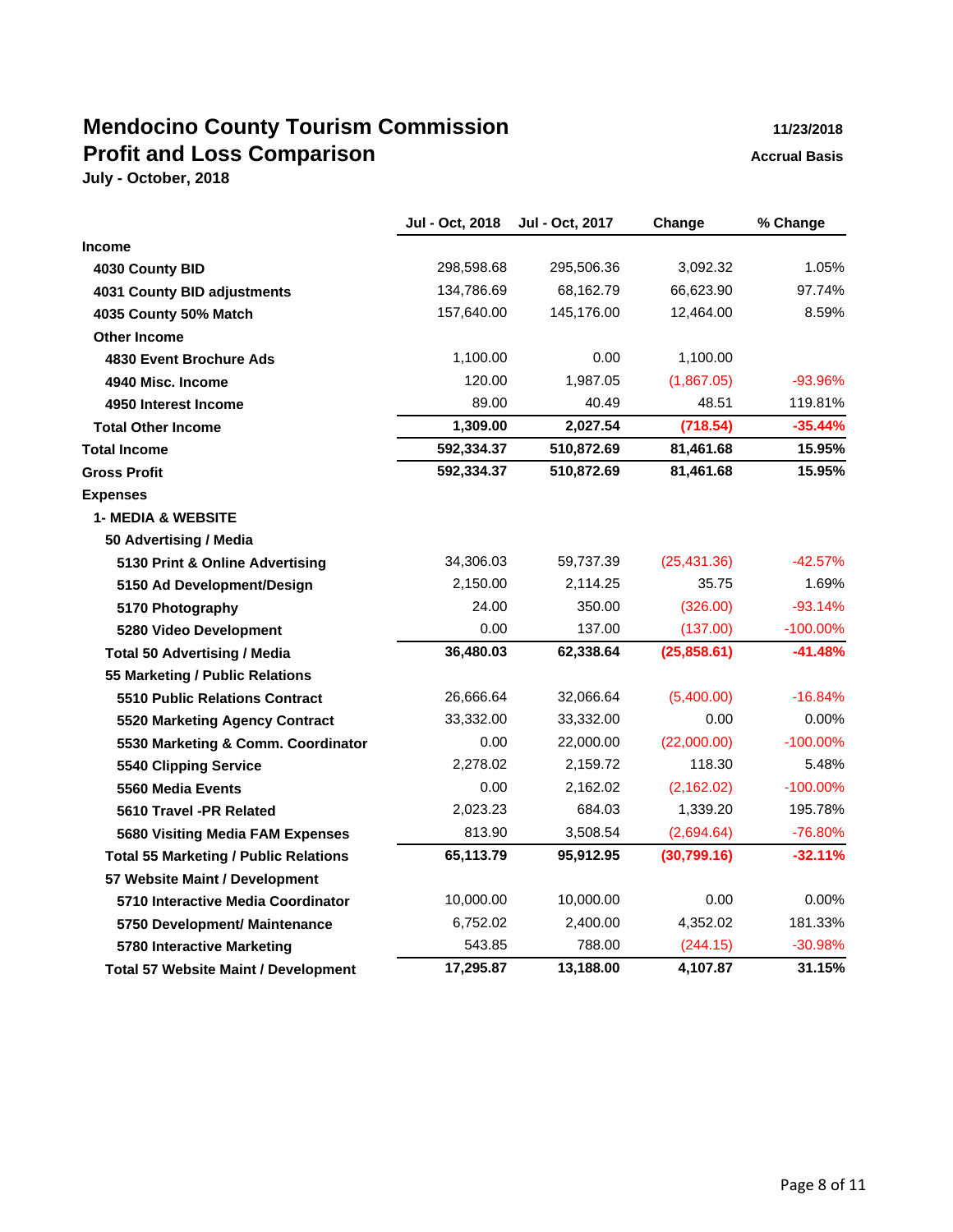# **Mendocino County Tourism Commission 11/23/2018 Profit and Loss Comparison Accrual Basis**

|                                            | Jul - Oct, 2018 | Jul - Oct, 2017 | Change       | % Change    |
|--------------------------------------------|-----------------|-----------------|--------------|-------------|
| 58 Leisure / Group Sales                   |                 |                 |              |             |
| 5805 Sales Manager Contract                | 0.00            | 16,666.64       | (16,666.64)  | $-100.00\%$ |
| 5810 Promotion Items, Booth Develop        | 1,632.48        | 11,750.81       | (10, 118.33) | $-86.11%$   |
| 5820 Consumer & Trade Shows                | 14,447.97       | 1,140.18        | 13,307.79    | 1167.17%    |
| 5840 State Fair Exhibit                    | 1,618.87        | 0.00            | 1,618.87     |             |
| 5870 Shipping - Travel Shows               | 692.43          | 10.03           | 682.40       | 6803.59%    |
| 5880 Travel - Leisure/Group Sales          | 4,448.98        | 1,458.47        | 2,990.51     | 205.04%     |
| 5885 Travel - Group FAMs                   | 199.44          | 2,005.57        | (1,806.13)   | $-90.06%$   |
| <b>Total 58 Leisure / Group Sales</b>      | 23,040.17       | 33,031.70       | (9,991.53)   | $-30.25%$   |
| <b>Total 1- MEDIA &amp; WEBSITE</b>        | 141,929.86      | 204,471.29      | (62, 541.43) | $-30.59\%$  |
| <b>2- VISITOR SVS / PARTNERSHIPS</b>       |                 |                 |              |             |
| <b>Partnerships</b>                        |                 |                 |              |             |
| 6550 Conferences & Seminars                | 1,415.00        | 2,097.90        | (682.90)     | $-32.55%$   |
| 6570 In-County Relations                   | 922.78          | 1,114.17        | (191.39)     | $-17.18%$   |
| 6590 Memberships                           | 255.70          | 6,608.68        | (6,352.98)   | $-96.13%$   |
| 6610 North Coast Tourism Council           | 11,000.00       | 10,000.00       | 1,000.00     | 10.00%      |
| <b>Total Partnerships</b>                  | 13,593.48       | 19,820.75       | (6, 227.27)  | $-31.42%$   |
| <b>Visitor Services</b>                    |                 |                 |              |             |
| 6720 Event & Festival Guides               | 8,239.73        | 8,005.44        | 234.29       | 2.93%       |
| 6730 Incentives & Sponsorships             | 64,170.00       | 16,550.00       | 47,620.00    | 287.73%     |
| 6770 Visitor Centers & Signage             | 1,582.47        | 0.00            | 1,582.47     |             |
| <b>Total Visitor Services</b>              | 73,992.20       | 24,555.44       | 49,436.76    | 201.33%     |
| <b>Total 2- VISITOR SVS / PARTNERSHIPS</b> | 87,585.68       | 44,376.19       | 43,209.49    | 97.37%      |
| <b>3- ADMIN EXPENSES</b>                   |                 |                 |              |             |
| <b>General Admin</b>                       |                 |                 |              |             |
| 7010 Accounting                            | 9,140.50        | 7,052.28        | 2,088.22     | 29.61%      |
| 7060 Bank Fees                             | 107.80          | 250.80          | (143.00)     | $-57.02%$   |
| 7090 Copying & Printing                    | 829.77          | 727.28          | 102.49       | 14.09%      |
| 7100 Dues & Subscriptions                  | 4,478.84        | 0.00            | 4,478.84     |             |
| 7130 Legal Fees                            | 0.00            | 1,350.00        | (1,350.00)   | $-100.00\%$ |
| <b>7150 Meeting Expenses</b>               | 1,164.10        | 481.20          | 682.90       | 141.92%     |
| <b>7200 Office Expense</b>                 | 11,676.51       | 4,691.67        | 6,984.84     | 148.88%     |
| 7210 Postage & Shipping                    | 2,197.07        | 1,724.12        | 472.95       | 27.43%      |
| <b>7280 Travel Expenses</b>                | 3,999.00        | 4,306.81        | (307.81)     | $-7.15%$    |
| <b>Total General Admin</b>                 | 33,593.59       | 20,584.16       | 13,009.43    | 63.20%      |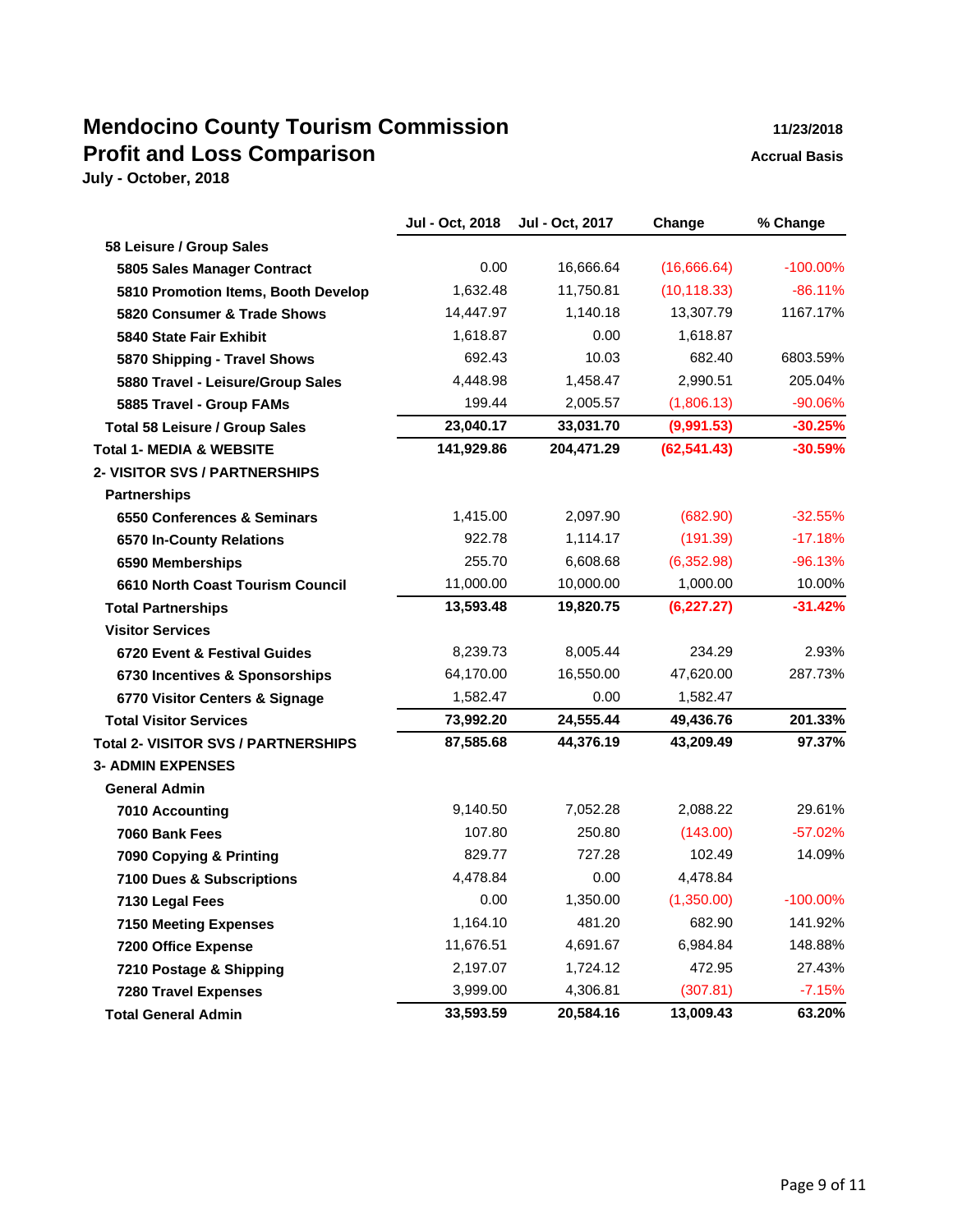# **Mendocino County Tourism Commission 11/23/2018 Profit and Loss Comparison Accrual Basis**

| <b>Occupancy Costs</b><br>12,600.00<br>7,800.00<br>4,800.00<br><b>7650 Rent</b><br>2,329.14<br>2,106.92<br>222.22<br>7660 Insurance<br>8,355.56<br>2,219.00<br>6,136.56<br>7850 Repairs & Maintenance<br>62.30<br>62.31<br>(0.01)<br>7890 Taxes<br>2,405.41<br>2,382.44<br>22.97<br>7910 Telecommunication<br>2,676.31<br>2,419.00<br>257.31<br>7950 Utilities<br>345.86<br>0.00<br>345.86<br><b>7990 Depreciation Expense</b><br>28,774.58<br>16,989.67<br>11,784.91<br><b>Total Occupancy Costs</b><br>62,368.17<br>37,573.83<br>24,794.34<br><b>Total 3- ADMIN EXPENSES</b><br><b>4- PERSONNEL</b><br>99,900.24<br>68,014.86<br>31,885.38<br>8510 Salaries & Wages<br>516.00<br>1,286.19<br>1,802.19<br>8520 Paid Time Off<br>9,027.71<br>5,149.20<br>3,878.51<br>8530 Payroll Taxes<br>176.75<br>0.00<br>176.75<br>8540 Payroll Processing Fees<br>1,950.00<br>2,788.00<br>(838.00)<br>8550 Workers Comp<br>9,542.00<br>0.00<br>9,542.00<br>8570 Health Insurance<br>0.00<br>(6,424.00)<br>6,424.00<br>8571 Health Ins<br>3,199.00<br>1,268.25<br>1,930.75<br>8590 Contract Work<br>253.05<br>0.00<br>253.05<br>8615 Employee Recruitment<br>125,850.94<br>84,160.31<br>41,690.63<br><b>Total 4- PERSONNEL</b><br>417,734.65<br>370,581.62<br>47,153.03<br><b>Total Expenses</b><br>174,599.72<br>140,291.07<br>34,308.65<br><b>Net Operating Income</b> | Jul - Oct, 2018 | Jul - Oct, 2017 | Change | % Change    |
|--------------------------------------------------------------------------------------------------------------------------------------------------------------------------------------------------------------------------------------------------------------------------------------------------------------------------------------------------------------------------------------------------------------------------------------------------------------------------------------------------------------------------------------------------------------------------------------------------------------------------------------------------------------------------------------------------------------------------------------------------------------------------------------------------------------------------------------------------------------------------------------------------------------------------------------------------------------------------------------------------------------------------------------------------------------------------------------------------------------------------------------------------------------------------------------------------------------------------------------------------------------------------------------------------------------------------------------------------------------|-----------------|-----------------|--------|-------------|
|                                                                                                                                                                                                                                                                                                                                                                                                                                                                                                                                                                                                                                                                                                                                                                                                                                                                                                                                                                                                                                                                                                                                                                                                                                                                                                                                                              |                 |                 |        |             |
|                                                                                                                                                                                                                                                                                                                                                                                                                                                                                                                                                                                                                                                                                                                                                                                                                                                                                                                                                                                                                                                                                                                                                                                                                                                                                                                                                              |                 |                 |        | 61.54%      |
|                                                                                                                                                                                                                                                                                                                                                                                                                                                                                                                                                                                                                                                                                                                                                                                                                                                                                                                                                                                                                                                                                                                                                                                                                                                                                                                                                              |                 |                 |        | 10.55%      |
|                                                                                                                                                                                                                                                                                                                                                                                                                                                                                                                                                                                                                                                                                                                                                                                                                                                                                                                                                                                                                                                                                                                                                                                                                                                                                                                                                              |                 |                 |        | 276.55%     |
|                                                                                                                                                                                                                                                                                                                                                                                                                                                                                                                                                                                                                                                                                                                                                                                                                                                                                                                                                                                                                                                                                                                                                                                                                                                                                                                                                              |                 |                 |        | $-0.02%$    |
|                                                                                                                                                                                                                                                                                                                                                                                                                                                                                                                                                                                                                                                                                                                                                                                                                                                                                                                                                                                                                                                                                                                                                                                                                                                                                                                                                              |                 |                 |        | 0.96%       |
|                                                                                                                                                                                                                                                                                                                                                                                                                                                                                                                                                                                                                                                                                                                                                                                                                                                                                                                                                                                                                                                                                                                                                                                                                                                                                                                                                              |                 |                 |        | 10.64%      |
|                                                                                                                                                                                                                                                                                                                                                                                                                                                                                                                                                                                                                                                                                                                                                                                                                                                                                                                                                                                                                                                                                                                                                                                                                                                                                                                                                              |                 |                 |        |             |
|                                                                                                                                                                                                                                                                                                                                                                                                                                                                                                                                                                                                                                                                                                                                                                                                                                                                                                                                                                                                                                                                                                                                                                                                                                                                                                                                                              |                 |                 |        | 69.37%      |
|                                                                                                                                                                                                                                                                                                                                                                                                                                                                                                                                                                                                                                                                                                                                                                                                                                                                                                                                                                                                                                                                                                                                                                                                                                                                                                                                                              |                 |                 |        | 65.99%      |
|                                                                                                                                                                                                                                                                                                                                                                                                                                                                                                                                                                                                                                                                                                                                                                                                                                                                                                                                                                                                                                                                                                                                                                                                                                                                                                                                                              |                 |                 |        |             |
|                                                                                                                                                                                                                                                                                                                                                                                                                                                                                                                                                                                                                                                                                                                                                                                                                                                                                                                                                                                                                                                                                                                                                                                                                                                                                                                                                              |                 |                 |        | 46.88%      |
|                                                                                                                                                                                                                                                                                                                                                                                                                                                                                                                                                                                                                                                                                                                                                                                                                                                                                                                                                                                                                                                                                                                                                                                                                                                                                                                                                              |                 |                 |        | 249.26%     |
|                                                                                                                                                                                                                                                                                                                                                                                                                                                                                                                                                                                                                                                                                                                                                                                                                                                                                                                                                                                                                                                                                                                                                                                                                                                                                                                                                              |                 |                 |        | 75.32%      |
|                                                                                                                                                                                                                                                                                                                                                                                                                                                                                                                                                                                                                                                                                                                                                                                                                                                                                                                                                                                                                                                                                                                                                                                                                                                                                                                                                              |                 |                 |        |             |
|                                                                                                                                                                                                                                                                                                                                                                                                                                                                                                                                                                                                                                                                                                                                                                                                                                                                                                                                                                                                                                                                                                                                                                                                                                                                                                                                                              |                 |                 |        | $-30.06%$   |
|                                                                                                                                                                                                                                                                                                                                                                                                                                                                                                                                                                                                                                                                                                                                                                                                                                                                                                                                                                                                                                                                                                                                                                                                                                                                                                                                                              |                 |                 |        |             |
|                                                                                                                                                                                                                                                                                                                                                                                                                                                                                                                                                                                                                                                                                                                                                                                                                                                                                                                                                                                                                                                                                                                                                                                                                                                                                                                                                              |                 |                 |        | $-100.00\%$ |
|                                                                                                                                                                                                                                                                                                                                                                                                                                                                                                                                                                                                                                                                                                                                                                                                                                                                                                                                                                                                                                                                                                                                                                                                                                                                                                                                                              |                 |                 |        | 152.24%     |
|                                                                                                                                                                                                                                                                                                                                                                                                                                                                                                                                                                                                                                                                                                                                                                                                                                                                                                                                                                                                                                                                                                                                                                                                                                                                                                                                                              |                 |                 |        |             |
|                                                                                                                                                                                                                                                                                                                                                                                                                                                                                                                                                                                                                                                                                                                                                                                                                                                                                                                                                                                                                                                                                                                                                                                                                                                                                                                                                              |                 |                 |        | 49.54%      |
|                                                                                                                                                                                                                                                                                                                                                                                                                                                                                                                                                                                                                                                                                                                                                                                                                                                                                                                                                                                                                                                                                                                                                                                                                                                                                                                                                              |                 |                 |        | 12.72%      |
|                                                                                                                                                                                                                                                                                                                                                                                                                                                                                                                                                                                                                                                                                                                                                                                                                                                                                                                                                                                                                                                                                                                                                                                                                                                                                                                                                              |                 |                 |        | 24.46%      |
| 174,599.72<br>140,291.07<br>34,308.65<br><b>Net Income</b>                                                                                                                                                                                                                                                                                                                                                                                                                                                                                                                                                                                                                                                                                                                                                                                                                                                                                                                                                                                                                                                                                                                                                                                                                                                                                                   |                 |                 |        | 24.46%      |